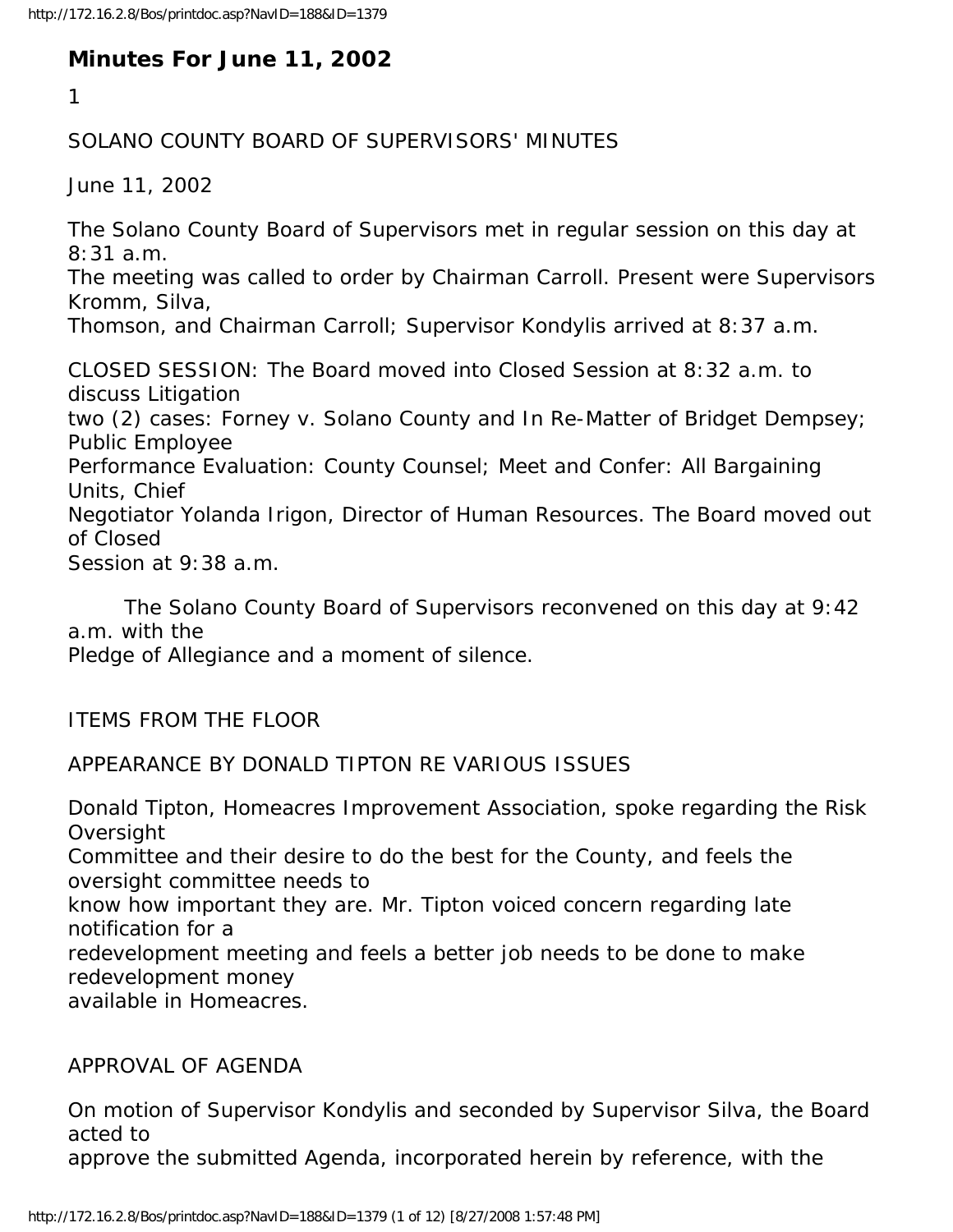following modifications:

(Item 13B) Adoption of the Conflict of Interest Code for the In-Home Supportive Services Public Authority Advisory Committee, removed from the Agenda.

(Item 18) Rural North Vacaville Water District Adoption of a resolution approving the transfer of assessments for water service connections for water exchange between property owners, removed from the Consent Calendar.

So ordered by a vote of 5-0.

CONSENT CALENDAR

On motion of Supervisor Kondylis and seconded by Supervisor Silva, the Board acted to

approve the following Consent Calendar items by a vote of 5-0.

(Item 13A) ORDINANCE NO. 1620 PROVIDING FOR REASSESSMENT OF PROPERTY DAMAGED OR DESTROYED BY MISFORTUNE OR CALAMITY, adopted. (see Ordinance Book)

(Item 14) RESOLUTION NO. 2002-123 AMENDING THE ALPHABETICAL LISTING OF CLASSES AND SALARIES (CHILD SUPPORT SERVICES), adopted. (see Resolution Book)

RESOLUTION NO. 2002-124 AMENDING THE LIST OF NUMBERS AND CLASSIFICATIONS OF POSITIONS WITHIN SOLANO COUNTY (DISTRICT ATTORNEY), adopted. (see Resolution Book)

RESOLUTION NO. 2002-125 AMENDING THE LIST OF NUMBERS AND CLASSIFICATIONS OF POSITIONS WITHIN SOLANO COUNTY (CHILD SUPPORT SERVICES), adopted. (see Resolution Book)

(Item 15A) EXPENDITURE PLAN FOR FY 2001/02 AND FOR FY 2002/03 RE COMPREHENSIVE YOUTH SERVICES ACT –TEMPORARY ASSISTANCE TO NEEDY FAMILIES (TANF) PROGRAM, as outlined in the Agenda Submittal from Probation dated June 11, 2002, incorporated herein by reference, approved.

(Item 15B) MASTER LIST OF ROUTINE CONTRACTS FOR FY 2002/03, as outlined in the Agenda Submittal from Probation dated June 11, 2002, incorporated herein by reference, approved and the Chairman authorized to sign the said contracts on behalf of Solano County.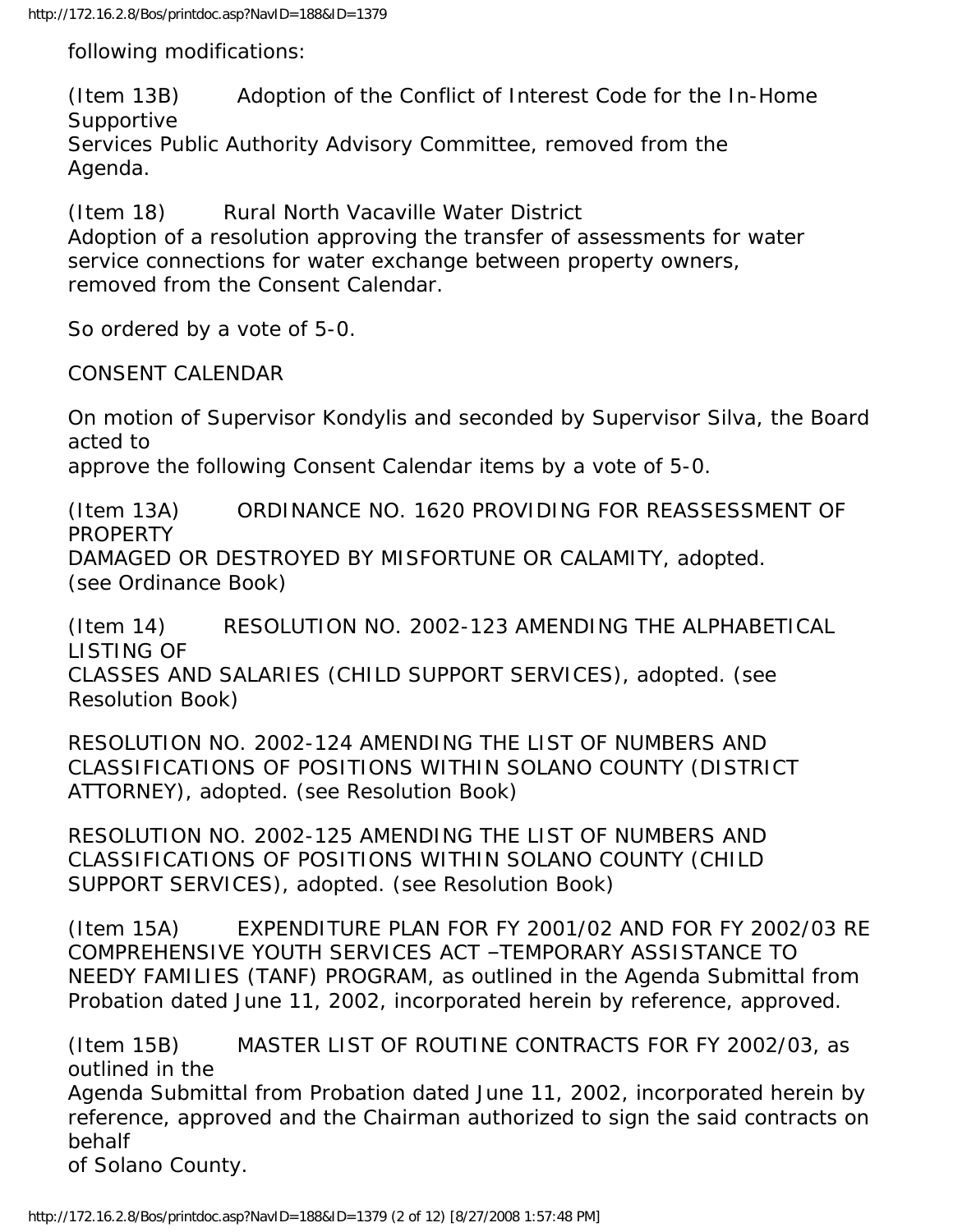(Item 15C) CONTRACT AMENDMENTS WITH EAGLE RECOVERY, PHARMATOX, AND HEALTHY PARTNERSHIP RE SUBSTANCE ABUSE TREATMENT SERVICES UNDER PROPOSITION 36, as outlined in the Agenda Submittal from Probation dated June 11, 2002, incorporated herein by reference, approved and the Chairman authorized to sign the said contracts on behalf of Solano County.

(Item 15D) PURCHASE OF THREE (3) VEHICLES FOR SUPPORT OF PROGRAMS RE COMPREHENSIVE MULTI-AGENCY JUVENILE JUSTICE FUNDING UNDER THE JUVENILE JUSTICE CRIME PREVENTION ACT OF 2000, as outlined in the Agenda Submittal from Probation dated June 11, 2002, incorporated herein by reference, approved.

(Item 16) MASTER LIST OF CONTRACTS FOR FY 2002/03, as outlined in the Agenda

Submittal from Sheriff's Office dated June 11, 2002, incorporated herein by reference, approved and the Chairman authorized to sign the said contracts on behalf

of Solano County.

(Item 17) PUBLIC HEARING REGARDING GREEN VALLEY OPEN SPACE MAINTENANCE DISTRICT ASSESSMENTS FOR FY2002-2003, set for August 6, 2002 at 9:00 a. m.

RESOLUTION NO. 2002-126 DIRECTING PREPARATION OF ANNUAL ENGINEER'S REPORT FOR THE GREEN VALLEY OPEN SPACE MAINTENANCE DISTRICT, adopted. (see Resolution Book)

RESOLUTION NO. 2002-127 DECLARING ITS INTENTION TO ORDER IMPROVEMENTS AND LEVY ASSESSMENTS AND PROVIDING FOR HEARING AND NOTICE FOR LANDSCAPE AND LIGHTING MAINTENANCE ASSESSMENT DISTRICT (GREEN VALLEY OPEN SPACE MAINTENANCE DISTRICT), adopted. (see Resolution Book)

### ORDERS

(Item 20) RESOLUTION NO. 2002-128 APPROVING SOLANO COUNTY'S MEMBERSHIP IN AN EXERCISE OF JOINT POWERS AGREEMENT FOR THE DEVELOPMENT AND OPERATION OF A REGIONAL FIREARMS TRAINING CENTER AND APPOINTING THE SHERIFF AS THE COUNTY'S DIRECTOR ON THE JPA BOARD, ADOPTED

 APPROPRIATION TRANSFER FROM GENERAL FUND CONTINGENCIES IN THE AMOUNT OF \$250,000, APPROVED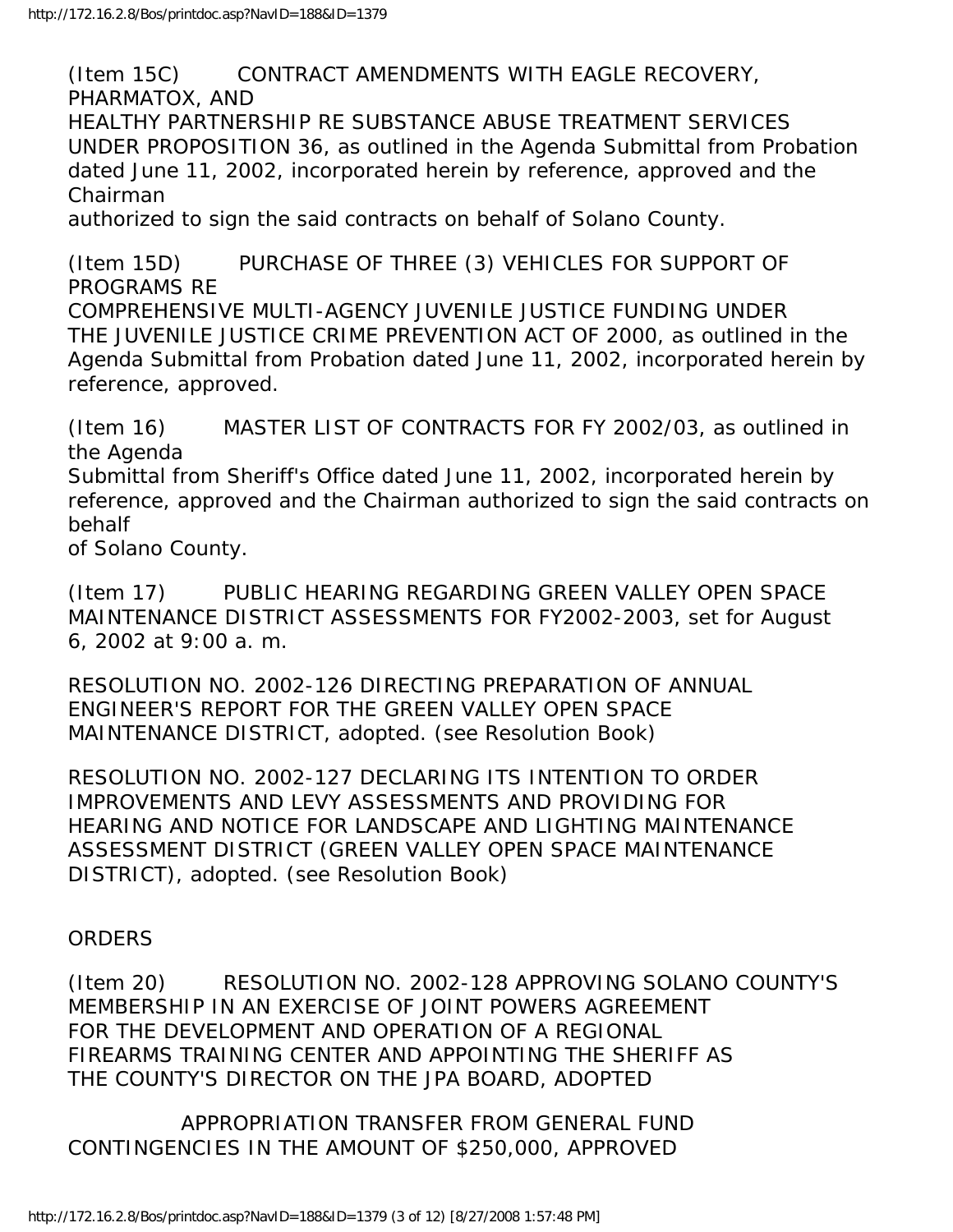Donald Tipton, Vallejo, posed questions as why the range at Mare Island was not being

used, the cost of the facility, would the facility be available for use by the public, the annual

maintenance cost, and the JPA fees.

John Taylor, County Administrator's Office, reviewed the information contained in the

Agenda Submittal from the County Administrator's Office dated June 11, 2002, incorporated

herein by reference, regarding joining an existing Exercise of Powers Agreement (JPA) to build a

regional firearms training facility. This review addressed the questions posed by Mr. Tipton.

Responding to questions posed by Supervisor Kondylis regarding prevention of contamination by the lead casings, Mr. Taylor noted all spent bullets; lead and casings will be

retrieved.

Supervisor Kondylis feels throughout for consistency the bylaws of the JPA the word

Chairperson should be, Chairman.

There was a brief discussion relative to a possible conflict of interest for Chairman

Carroll, and County Counsel Dennis Bunting determined there was no conflict of interest relative

to the shooting gallery in Vacaville. Chairman Carroll noted he would excuse himself from

voting on this matter.

Supervisor Kromm noted agreement with the site for the range, concerns that were

addressed relative to the site, and glad to see the Sheriff's Department participating.

 On motion of Supervisor Kondylis and seconded by Supervisor Silva, the Board acted to

adopt Resolution No. 2002-128 Approving Solano County's Membership in an Exercise of Joint

Powers Agreement for the Development and Operation of a Regional Firearms Training Center and

appointing the Sheriff as the County's Director on the JPA Board, to approve an appropriation

transfer in the amount of \$250,000 to fund half of the JPA membership fee, and to have the word

Chairperson used rather than Chairman in the agreement. So ordered by a vote of 4-0; Chairman

Carroll excused. (see Resolution Book)

(Item 21A) RESOLUTION NO. 2002-129 CERTIFYING A COMMITMENT FOR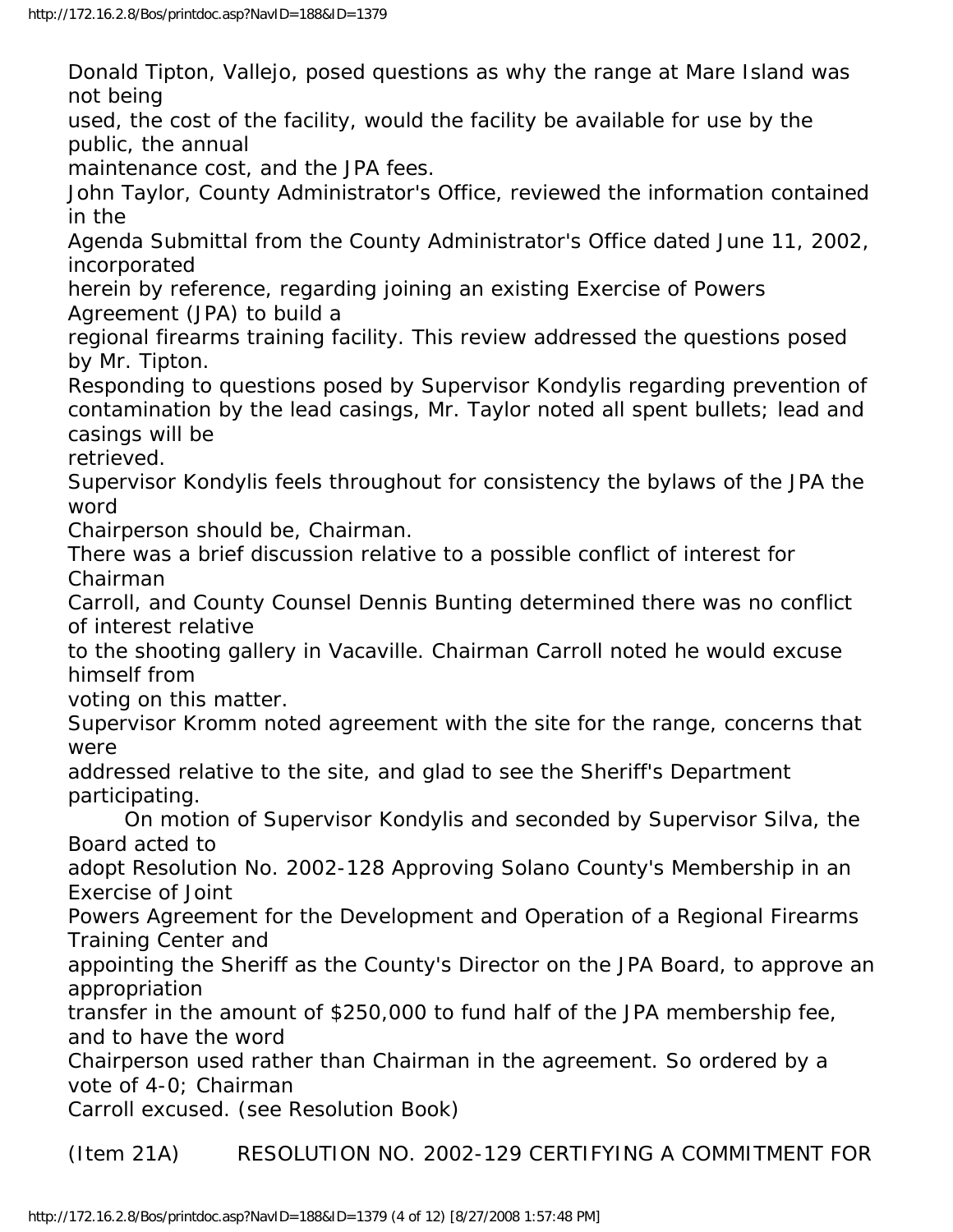OPERATION OF THE FAIRFIELD CORDELIA LIBRARY IN FAIRFIELD, CALIFORNIA, ADOPTED

\$2 MILLION IN PUBLIC FACILITIES FEES TO BE WITHDRAWN FOR USE TOWARDS THE LOCAL GRANT APPLICATION MATCH, APPROVED

DIRECTOR OF LIBRARY SERVICES AUTHORIZED TO SIGN FAIRFIELD BOND ACT APPLICATION

Library Director Ann Cousineau introduced Assistant Fairfield City Manager **Nancy** 

Houston, Vice-Mayor Harry Price, and Project Architect Gespare Malek from Group 4

Architecture, and reviewed the information contained in the Agenda Submittal from her

department dated June 11, 2002, incorporated herein by reference, regarding the commitment to

operate the new Fairfield Cordelia Library. Ms. Cousineau also gave a brief overview of the

Proposition 14 application and process.

Mr. Malek reviewed a brief outline of the project, building renderings and a proposed

layout of the interior of the building.

Ms. Cousineau discussed streamlining of operations to facilitate the operation of the

Fairfield Library and the new Fairfield Cordelia Library, and outlined the sales tax revenues and

contributions to the project by the City of Fairfield. An operating agreement will be developed

after the project has been approved.

Supervisor Silva noted previous questions relative to public transportation accessibility,

and noted there is a bus stop in close proximity and the City of Fairfield is in the process of

designing a new Green Valley Road freeway overpass, which will have bike and pedestrian

access.

Supervisor Kromm noted unanimous endorsement by the Fairfield City Council. Fairfield Vice-Mayor Harry Price noted the enthusiasm of the City Council for the project

as a necessity for the people of the area, and discussed the importance of the Library.

 On motion of Supervisor Silva and seconded by Supervisor Kromm, the Board acted to

adopt Resolution No. 2002-129 Certifying a commitment for Operation of the Fairfield Cordelia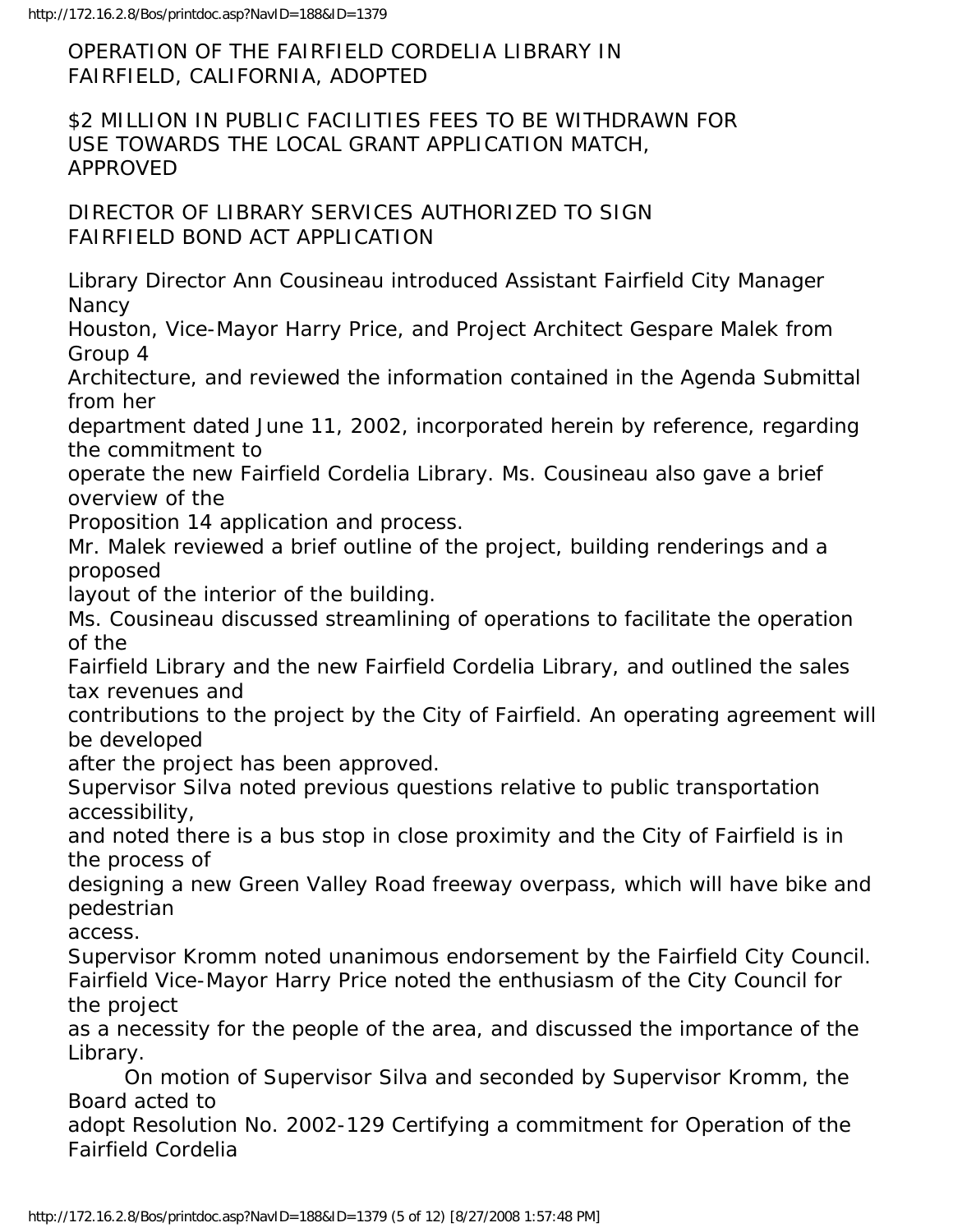Library in Fairfield, California, to authorize the Director of Library Services to sign the Fairfield Bond Act application, and to authorize the County Administrator to withdraw \$2 million in Public Facilities Fees to meet the local match requirements. So ordered by a vote of 5- 0. (see Resolution Book)

(Item 21B) RESOLUTION NO. 2002-130 CERTIFYING A COMMITMENT FOR OPERATION OF THE SPRINGSTOWNE PUBLIC LIBRARY IN VALLEJO CALIFORNIA, ADOPTED

\$1 MILLION IN PUBLIC FACILITIES FEES TO BE WITHDRAWN FOR USE TOWARDS THE LOCAL GRANT APPLICATION MATCH, APPROVED

DIRECTOR OF LIBRARY SERVICES AUTHORIZED TO SIGN VALLEJO BOND ACT APPLICATION

Library Director Ann Cousineau introduced Assistant Vallejo City Manager Mary Hill,

Vallejo Mayor Tony Intintoli, and Mark Schatz with Field Paoili.

A brief video was shown of the conditions currently existing at the Springstowne Library.

Ms. Cousineau reviewed the information contained in the Agenda Submittal from her department

dated June 11, 2002, incorporated herein by reference, regarding the commitment to operate the

new Springstowne Library.

Mr. Schatz gave a brief history of the project plans, benefits of the site selected, artist

renditions of the building, and the proposed layout of the interior of the building.

Ms. Cousineau noted the complexities of operating the two libraries in Vallejo, the

resource drain by the John F. Kennedy (JFK) Library, and noted the City of Vallejo will commit

on plans to contain costs at JFK when the grant is awarded. The current plans are to reduce the

size of the JFK Library to somewhere between 26,000 to 37,000 square feet in the current facility

or in another facility in the downtown area. With efficiencies at JFK and at the new

Springstowne Libraries the two libraries should be able to operate with existing revenues.

Diji Christian, Solano County Library Council and Vallejo Library Board, noted the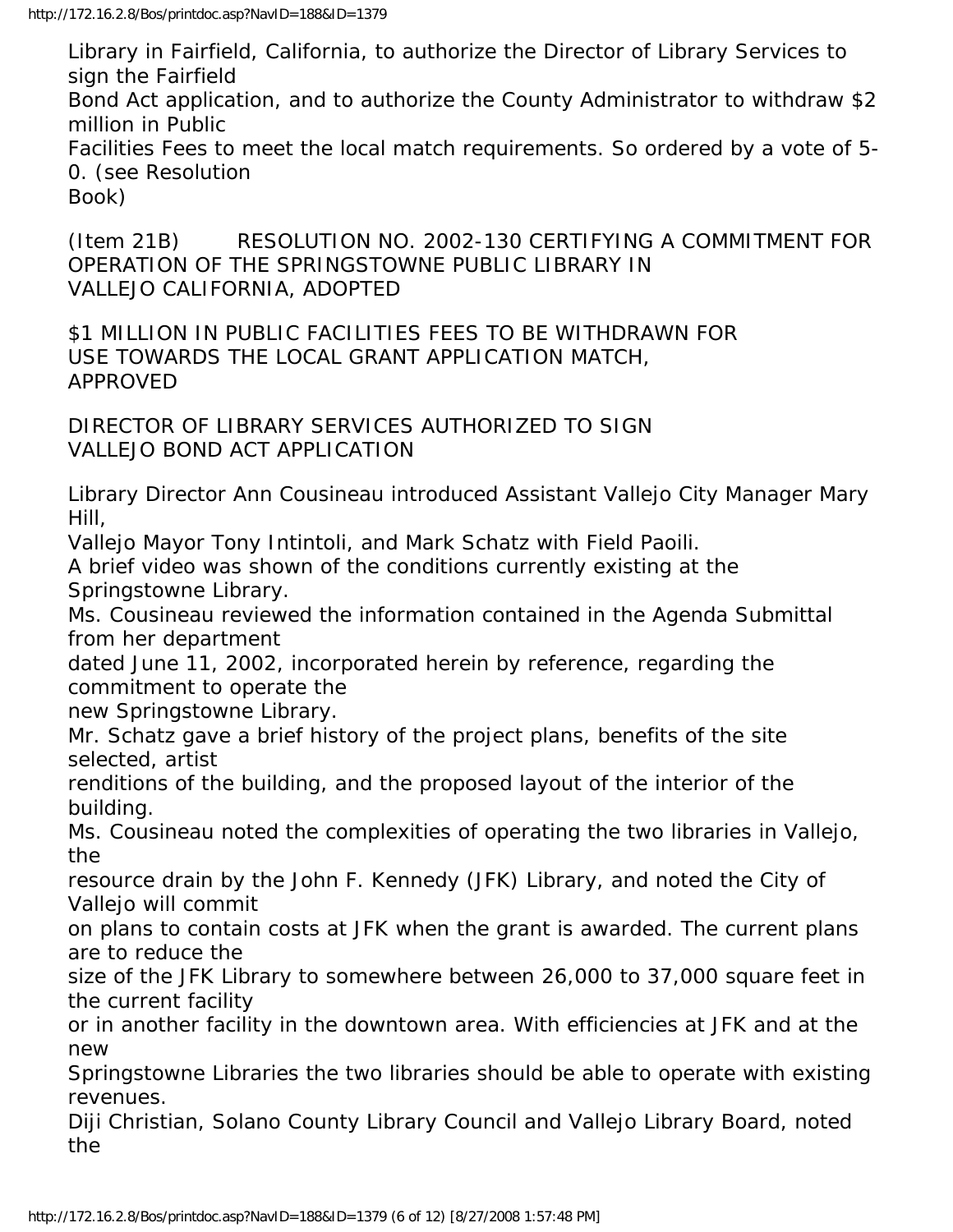confined spaces of the Springstowne Library that are detrimental to activities at the library, and

noted support to build a new facility.

Sandra Lane, Vallejo, noted the importance of libraries to her and her family, the need to

expand the facility to meet the needs of the community, the lack of credited librarians at the

elementary school libraries in Vallejo, and how the new facility would benefit the children.

Fredenique Wynberg, Vallejo City Unified School District, urged support for the new

library, noted how crucial the new facility is to meet the needs of young people, and the

cooperative programs between the school district and the library that desperately need space to

operate.

Tom Decker, Vallejo, discussed the dependence on public libraries with the reduction of

school funding, facility issues at JFK, confined space at the Springstowne Library, limited

selection of books, and requested support of the new facility.

Paul Roberts, Chairman of Vallejo Library Advisory Board, noted support by the library

board for this new facility, noted the tremendous need for a larger facility, growth in the area, and

what a tremendous resource this new facility will be.

Lynne Vaughan, Vallejo, discussed crowding at the library, problems at the current

Springstowne Library, the need for more computers to be accessible to the public, parking issues

and other safety problems.

Kathleen Stats, Vallejo, expressed concern with the overcrowding at the **Springstowne** 

Library, and noted the desperate need for a new facility.

Donald Tipton, Vallejo, expressed concern with the lack of maintenance at the Springstowne Library, safety issues that have not been addressed, the decline in usage at JFK and

the problems that must be fixed to increase usage there, and the high cost of photocopies at the

library.

Supervisor Kondylis noted the level of service in the library is up to the cities, the cities

decide who operates the library, the need for County approval for the grant, and expressed

concern that there are no library facilities in North Vallejo. Supervisor Kondylis continued to

voice concern that everyone is in favor of expansion of the Springstowne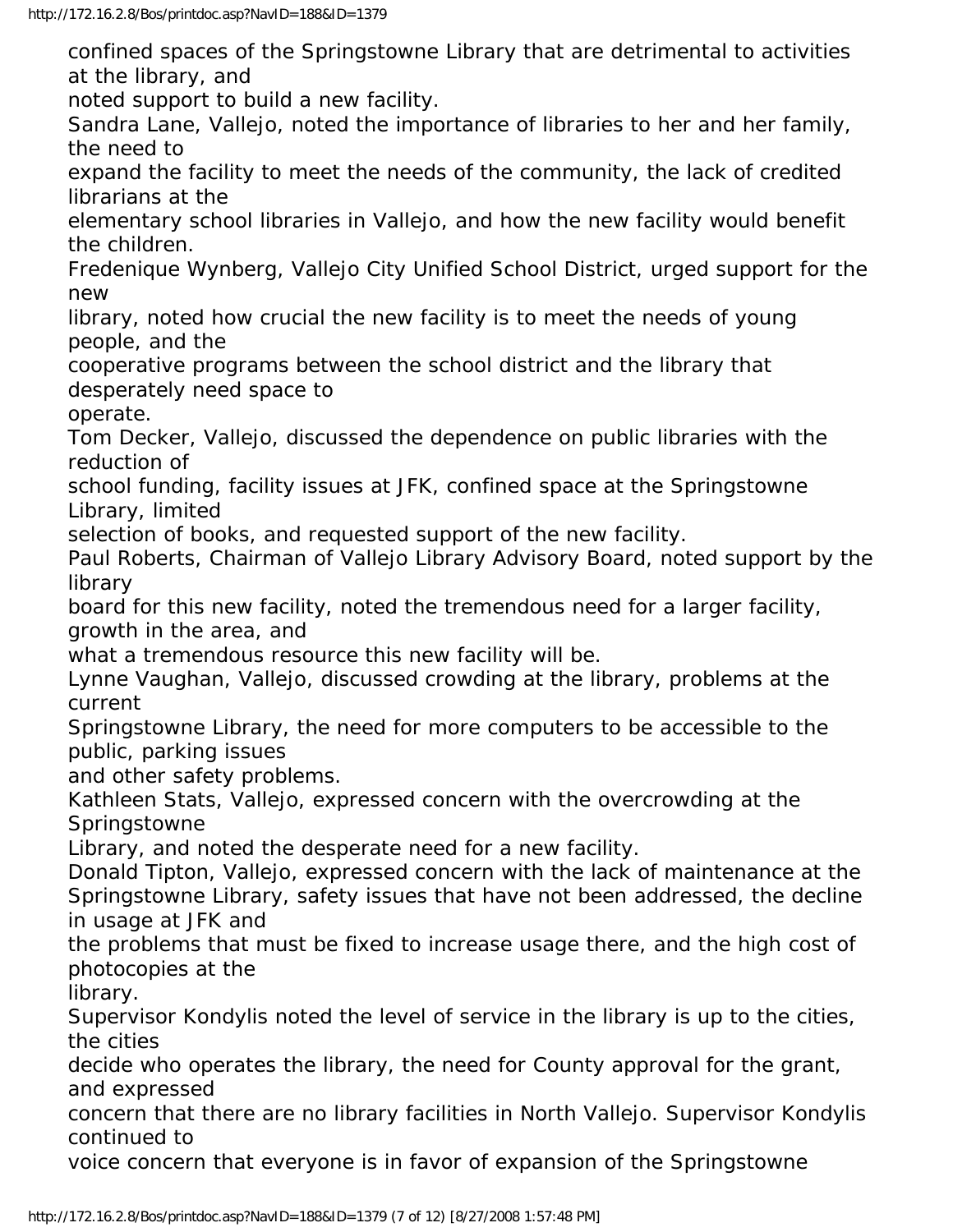Library, the lack of a decision on dealing with the JFK facility, that this facility is being expanded at the expense of the people on the West side of Vallejo, issues of adequate funding to run both libraries, and the concern of many citizens at the fate of the JFK Library. Supervisor Kondylis requested a guarantee to ensure that the level of service is maintained at the JFK facility, whether there is a new facility or the current facility is remodeled. Mayor Intintoli noted he can not make any guarantees in respect to the future of JFK, but noted the City Council will make the hard decisions to expand the Springstowne facility and to then divide funds between the two facilities. At this point no decision will be made with respect to the JFK Library without knowing if the city will get a grant. The new Springstowne facility is needed, and that facility was chosen as a result of community input. The current Springstowne Library does need the safety issues addressed, but the facility is a disgrace and needs to be replaced. If Vallejo gets the grant and is able to build the new library many schools will be served, and will provide an amenity that is greatly needed. Please have confidence that the elected representatives of the City of Vallejo, who have direct responsibility for making those decisions with respect to the JFK Library, will make them. Supervisor Silva noted the value of libraries, improvements needed at JFK, the turnover of the neighborhoods to younger families in East Vallejo that need libraries, the need to enlarge the Springstowne Library, and the value of the library to the children and the community. A new facility would draw many more people to the library. Supervisor Thomson noted the importance of the library, and support for the Vallejo City Council to do the right thing for the libraries in Vallejo. Supervisor Kondylis reiterated the concern for the development of the Springstowne Library at the expense of the services at JFK, and noted the need for guarantees that that will not happen. We must remember that both libraries are equally as important. Supervisor Kromm feels Vallejo, Vacaville and Fairfield all need two large full feature libraries, the Vallejo City Council will find a way to keep both facilities going,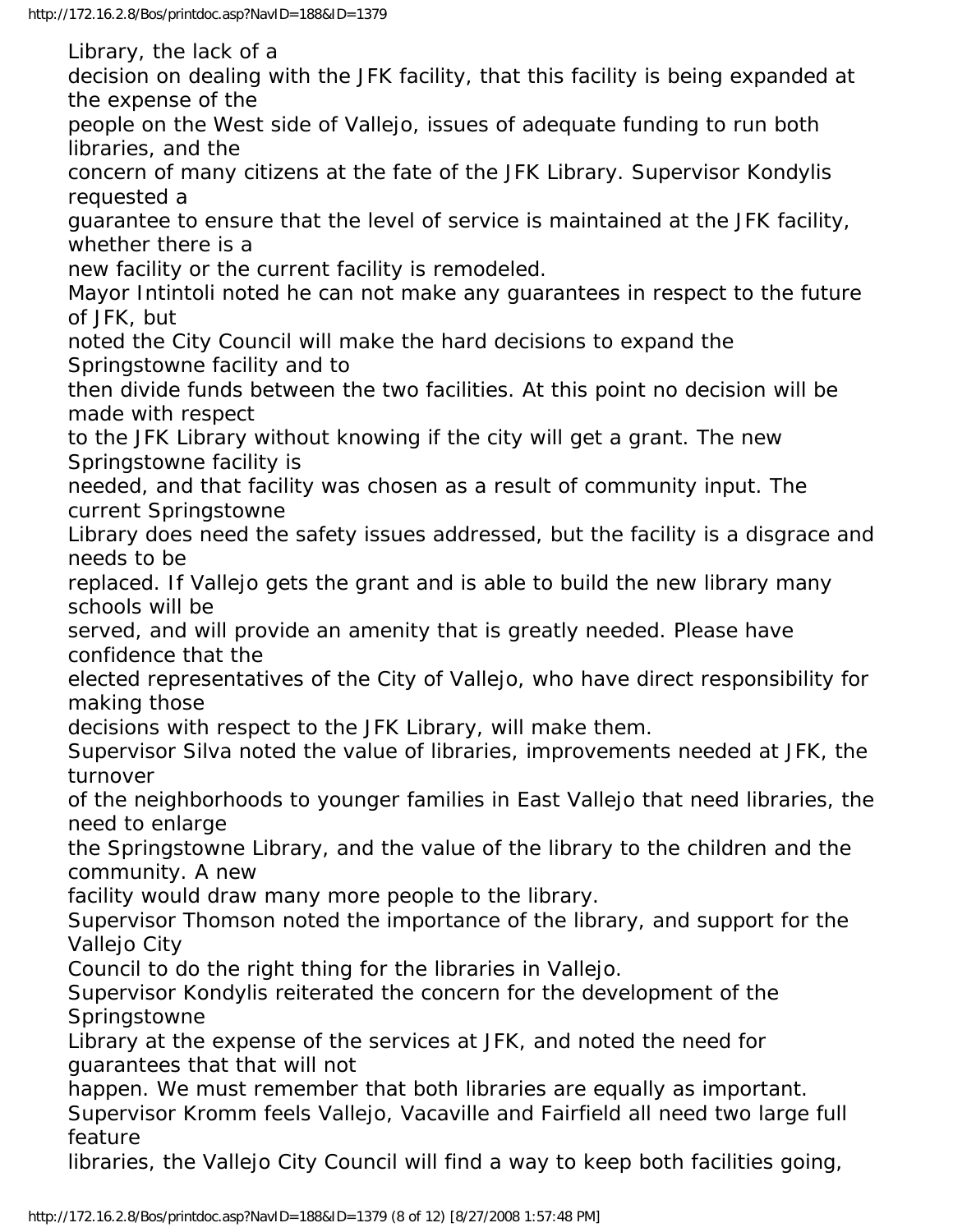noted the bad

design of the JFK facility and the challenge to make JFK work.

 On motion of Supervisor Silva and seconded by Supervisor Thomson, the Board acted to

adopt Resolution No. 2002-130 Certifying a Commitment for Operation of the **Springstowne** 

Public Library in Vallejo, California, to authorize the Director of Library Services to sign the

Fairfield Bond Act application, and to authorize the County Administrator to withdraw \$2 million

in Public Facilities Fees to meet the local match requirements. So ordered by a vote of 4-1;

Supervisor Kondylis voted no. (see Resolution Book)

(ITEM 22) HEALTH AND SOCIAL SERVICES MASTER LIST OF CONTRACTS FOR FY 2002/03, APPROVED WITH MODIFICATIONS

RESOLUTION NO. 2002-131 APPROVING VARIOUS AGREEMENTS WITH THE STATE OF CALIFORNIA, ADOPTED

RESOLUTION NO. 2002-132 DELEGATING SIGNATURE AUTHORITY TO THE DIRECTOR OR DEPUTY DIRECTOR/HEALTH OFFICER OF THE DEPARTMENT OF HEALTH AND SOCIAL SERVICES, ADOPTED

90 DAY EXTENSION OF FY 2001/02 CONTRACTS, APPROVED

Director of Health and Social Services Patrick Duterte reviewed the information contained in the Agenda Submittal from his department dated June 11, 2002, incorporated herein

by reference, regarding the Master List of Routine Contracts for the Department of Health and

Social Services. Mr. Duterte discussed computer software that will assist in tracking how the

contracts are meeting goals and objectives, and further discussed requirements for measurable

outcomes that are tied to Board goals and objectives and the development of measurable outcome

indicators.

Responding to questions posed by Supervisor Silva relative to increases in the agreements

with Robert Dickey, M.D., Susan Zialcita, Health and Social Services noted Dr. Dickey works

with several divisions within the department. After further discussion it was determined that

there were errors in reporting the information relative to Dr. Dickey.

Supervisor Kromm expressed concern with the contract process. There is no way to

know how these contracts align with Board goals and objectives and how we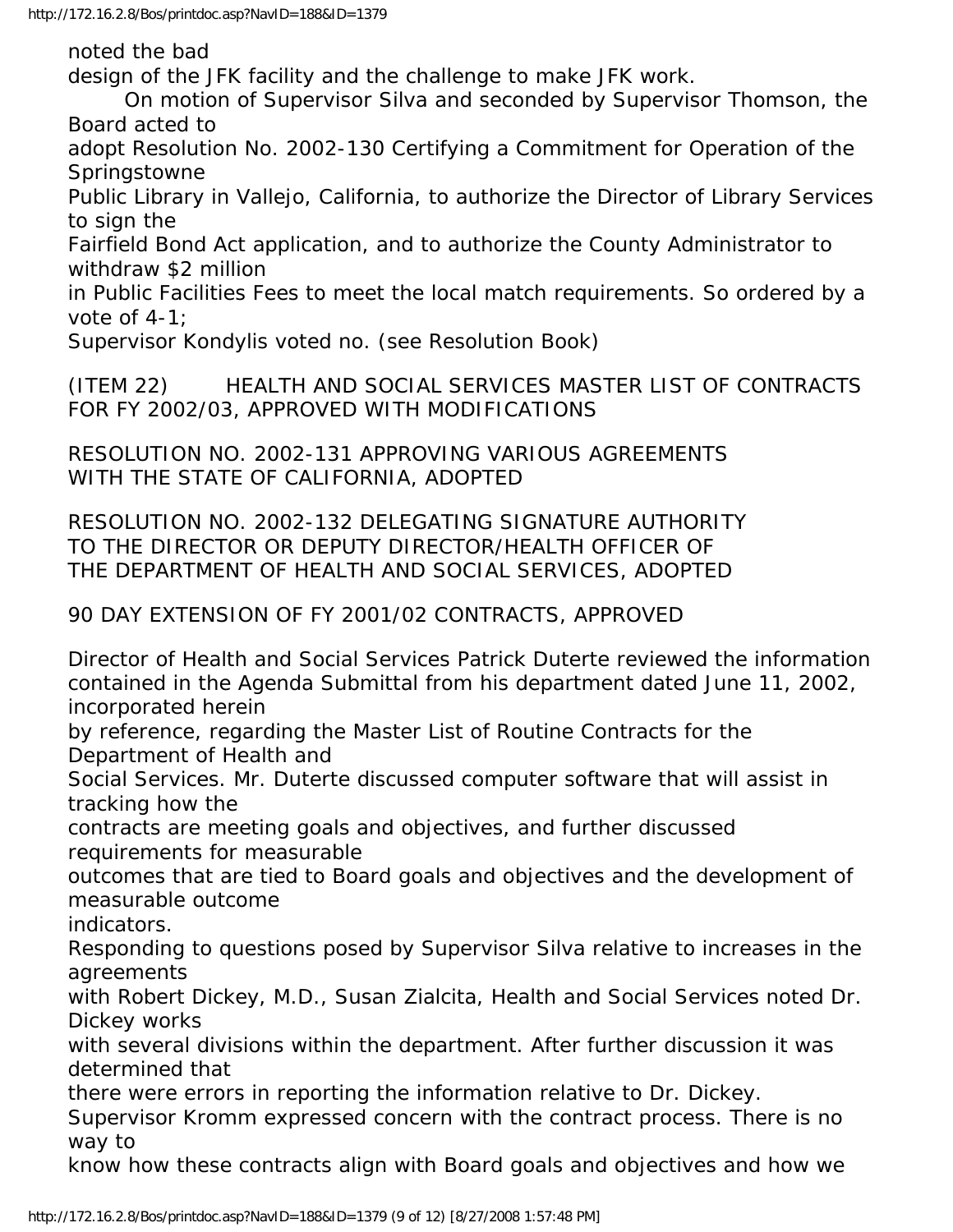best deliver

services in the community. The Board needs assurances these funds are being spent wisely to

improve the health and mental health of our citizens, and there has to be performance and

outcome monitoring.

 On motion of Supervisor Silva and seconded by Supervisor Kromm, the Board acted to

approve the Health and Social Services Master List of Contracts for FY 2002/03 except for the

agreements with Richard Dickey, M.D., to adopt Resolution No. 2002-131 Approving Various

Agreements with the State of California and Resolution No. 2002-132 Delegating Signature

Authority to the Director or Deputy Director/Health Officer of the Department of Health and

Social Services, to approve 90 day extension of FY 2001/02 contracts, and approval of various

recommendations outlined in the staff report. So ordered by a vote of 4-0; Supervisor Kondylis

absent.

(Item 23) UPDATE ON PHASE 1 OF THE SOLANO COUNTYWIDE TRAILS PLAN

ON EXISTING AND PLANNED TRAILS, RECEIVED

Harry Englebright, Department of Environmental Management, reviewed the information

contained in the Agenda Submittal from his department dated June 11, 2002, incorporated herein

by reference, regarding the preparation of a Countywide Trails Plan, and update of the existing

and planned trails.

Responding to questions posed by Supervisor Thomson relative to planned trails going

across private land, if the land owners know of these proposed trails, Mr. Englebright noted that

some of the trails do cross private land, and feels that all the land owners are aware of the plans.

 Donald Tipton, Vallejo, voiced concern relative to funding and manpower being used for

this type of project when the General Plan relative to the Homeacres area needs to be updated.

Responding to questions posed by Supervisor Kromm relative to McGary Road and

where it is in the process, Mr. Englebright noted Fairfield is in the process of doing a study on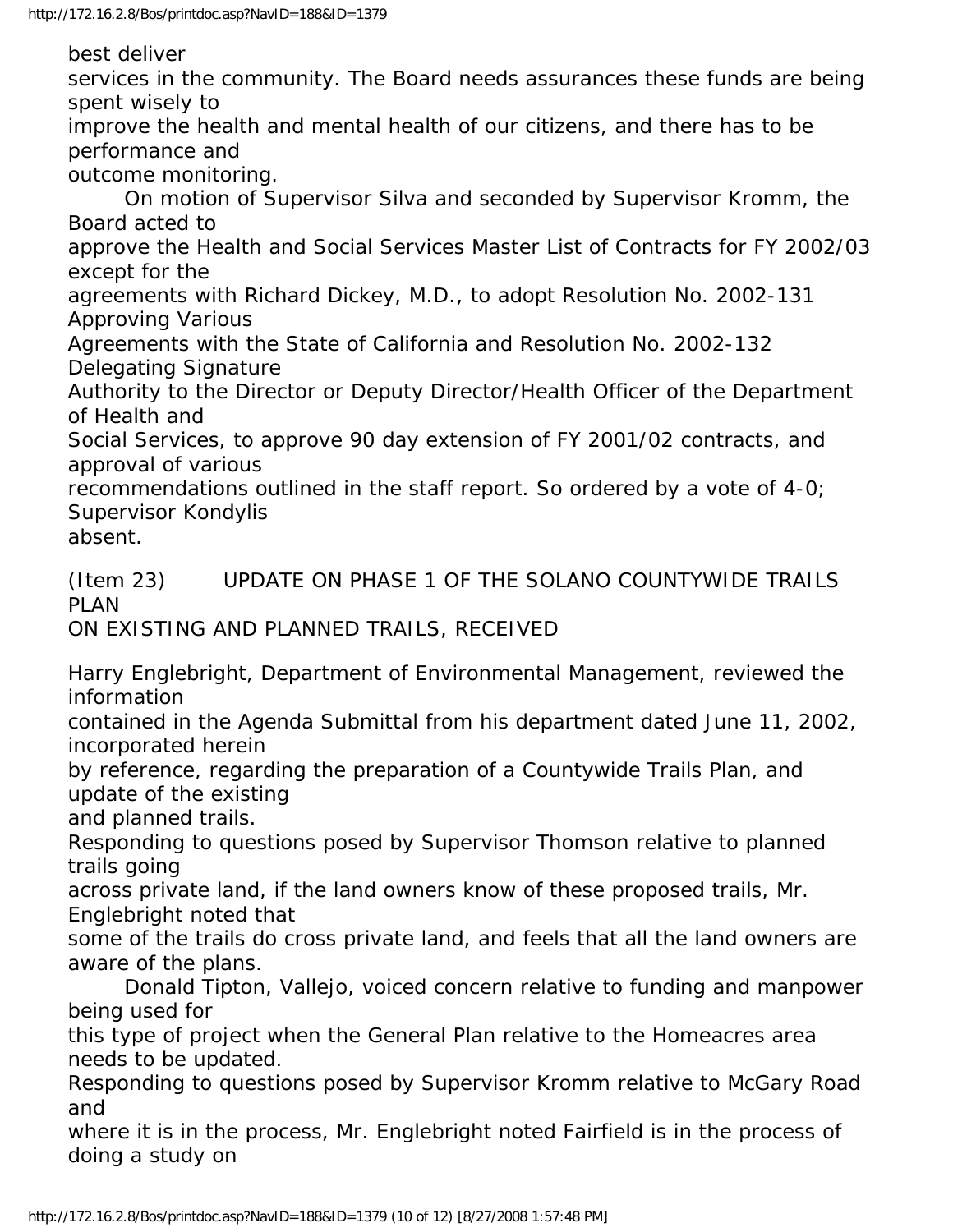McGary Road which runs from Hiddenbrook to Red Top Road and was previously a reliever

route for I-80. Landslide issues on I-80 are affecting McGary Road, and currently Caltrans is

doing some extensive work installing huge drains to try to de-water the slide area and stabilize it.

Until that area is stabilized there will be a problem dealing with McGary Road. **Supervisor** 

Kromm feels it could be used as an unpaved trail.

Supervisor Silva discussed the de-watering program on I-80, and the Solano Transportation Authority STA is encouraging Fairfield to go forward with the bike path and a

walkway rather than just closing the McGary Road off.

On motion of Supervisor Kromm and seconded by Supervisor Silva, the Board acted to

accept the update on Phase 1 and status of existing and planned trails in the Solano Countywide

Trails Plan. So ordered by a vote of 4-0; Supervisor Kondylis excused.

SPECIAL DISTRICTS GOVERNED BY THE BOARD OF SUPERVISORS:

(Item 18) RURAL NORTH VACAVILLE WATER DISTRICT

 Minutes regarding this matter are contained in the Rural North Vacaville Water District Minutes Book.

(Item 24) UPDATE ON THE NUT TREE AIRPORT MASTER PLAN, RECEIVED

John Swizer, Airport Director, reviewed the information contained in the Agenda

Submittal from his department dated June 11, 2002, incorporated herein by reference, through a

visual presentation regarding the status of the Nut Tree Airport Master Plan. Responding to questions posed by Supervisor Kromm regarding matching funds, Mr.

Swizer noted the contributions by the State and the Federal government, and noted an example of

a \$1 million project costing the County only \$55,000, and discussed the Airport Improvement

Program as geared for smaller airports as determined by Congress. Mr. Swizer feels there is a

good chance that all planned projects will be funded over the next five years. Match funds for the

projects are generated at the airport through rental and other fees that are collected.

Responding to questions posed by Supervisor Thomson regarding the